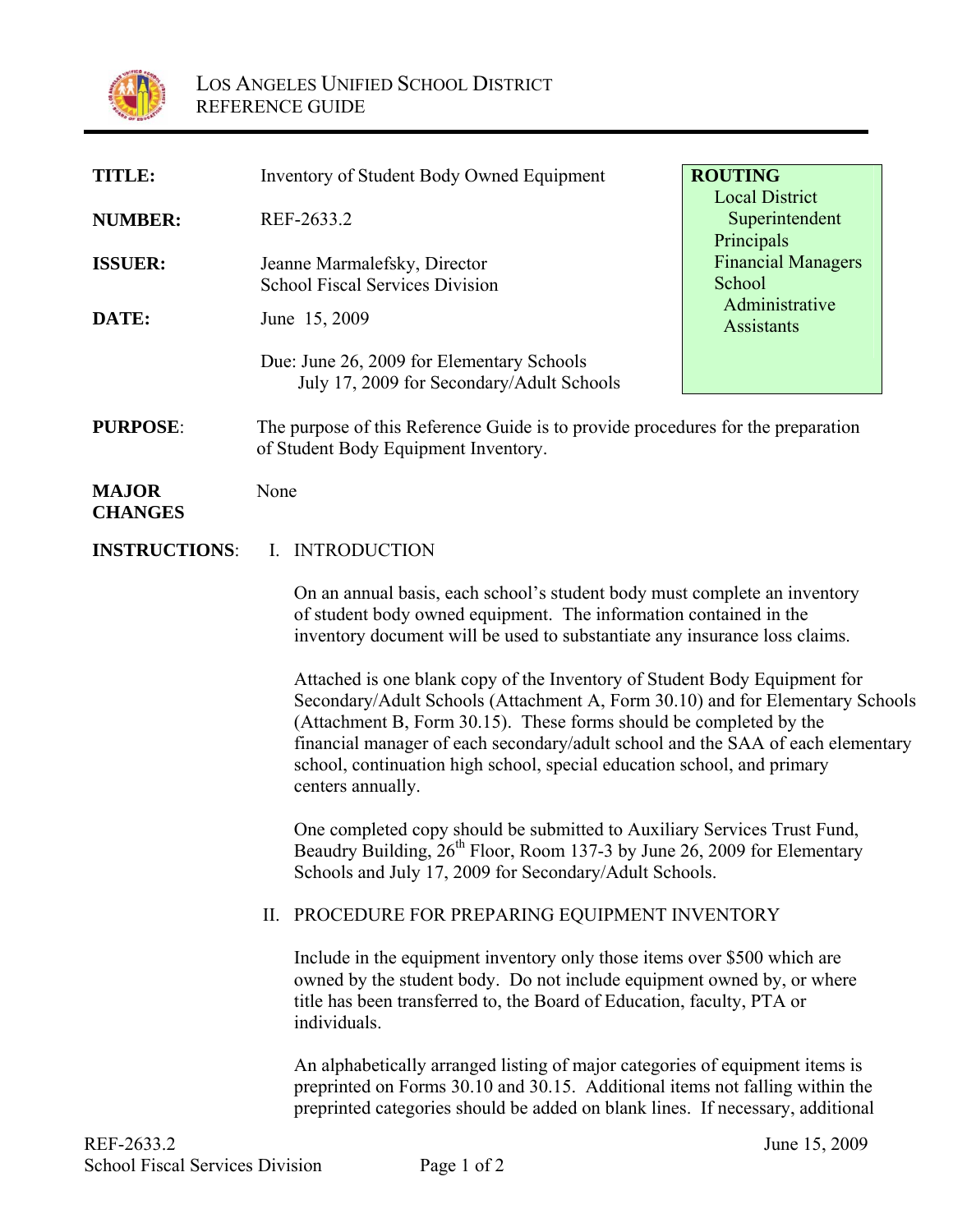

pages may be attached to the preprinted forms. Please show the total of all equipment on the last page of the attachment. This total should agree with the total of the equipment inventory cards and with the equipment inventory control and reserve accounts on the secondary student body books. It is suggested that a copy of the original invoice be attached to the equipment inventory cards.

In order to facilitate the processing of claims and claim payments by the Student Body Self-Insurance Fund in case of a loss, and for recovery of stolen property, it is important that the MODEL, SERIAL NUMBER AND DATE PURCHASED are available and are included on the inventory equipment listing. If a piece of equipment has no serial number, please indicate "none" in that column but provide all the remaining information.

III. INSURANCE

The Student Body SELF-INSURANCE PROGRAM assesses all schools to cover student body equipment. This contribution may increase/decrease depending upon the level of claims filed and reimbursed.

Claims are paid based on 75% of the purchase price of the equipment or supplies and are limited to a maximum amount of \$5,000 less a \$200 deductible. Schools must take every precaution to safeguard their property to minimize the contribution charges. Claims must be accompanied by a school police report (or the police report number.) The police report must include a detailed description of items stolen and indicate that there were signs of forced entry.

- IV. DUE DATES
	- 06/26/09 (Elementary) Inventory of Student Body Equipment 07/17/09 (Secondary/Adult**)**

Publication 464, 465, and 469.

#### **RELATED RESOURCES:**

**ASSISTANCE:** For assistance or further information please contact your Coordinating Financial Manager.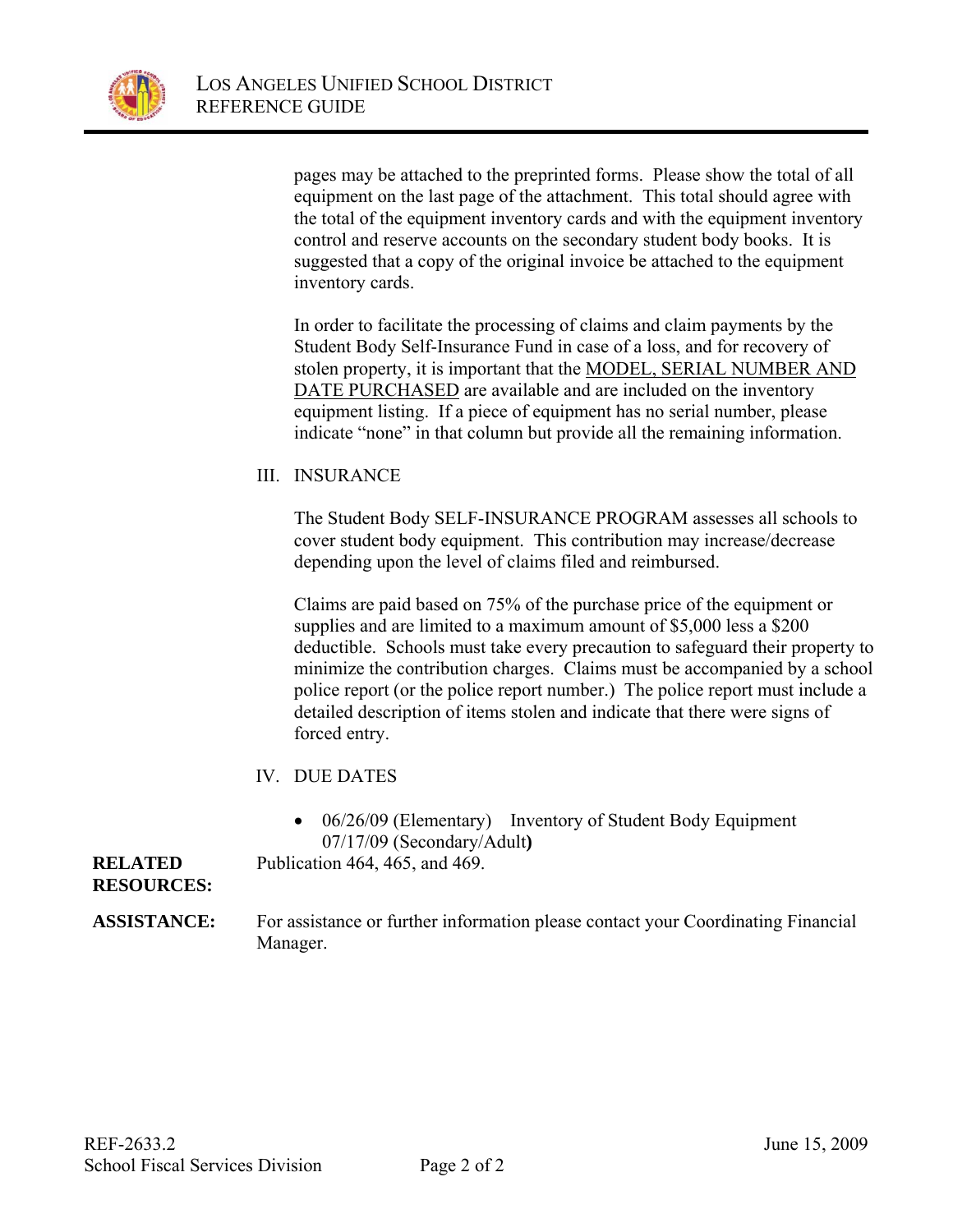#### REF-2633.2 ATTACHMENT A

ORIGINAL--Student

Body Fiscal Services

Los Angeles Unified School District

Student Body Finance Section

### **2008-09 INVENTORY OF STUDENT BODY EQUIPMENT**

SECONDARY/ADULT SCHOOLS

| <b>QUANTITY</b> | <b>ITEMS</b>                 | <b>MANUFACTURER'S</b><br><b>NAME OR MAKE</b> | <b>MODEL</b> | SERIAL NO. | $\mathbf{DATE}$<br><b>PURCHASED</b> | <b>PURCHASE</b><br><b>PRICE</b> |
|-----------------|------------------------------|----------------------------------------------|--------------|------------|-------------------------------------|---------------------------------|
|                 | <b>Adding Machine</b>        |                                              |              |            |                                     |                                 |
|                 | Athletic Equipment $\varphi$ |                                              |              |            |                                     |                                 |
|                 | Bleachers                    |                                              |              |            |                                     |                                 |
|                 | Bookcase                     |                                              |              |            |                                     |                                 |
|                 | Cameras                      |                                              |              |            |                                     |                                 |
|                 | Cases, Display               |                                              |              |            |                                     |                                 |
|                 | Cash Register                |                                              |              |            |                                     |                                 |
|                 | Chairs                       |                                              |              |            |                                     |                                 |
|                 | <b>Choir Robes</b>           |                                              |              |            |                                     |                                 |
|                 | Coin Counter ø               |                                              |              |            |                                     |                                 |
|                 | Coin wrapper ø               |                                              |              |            |                                     |                                 |
|                 | Computer & Peripherals*      |                                              |              |            |                                     |                                 |
|                 | Computer Program**           |                                              |              |            |                                     |                                 |

Date SCHOOL

φ Athletic Equipment – Show total only. –Training equipment over \$100 each.

ø If owned only by Student Body .(Do not Include Items purchased on 50/50 basis)

\*Computer & Peripherals—Show total only. Itemize on separate sheet and attach to inventory

\*\* Computer Program--- Show total only. Itemize on separate sheet and attach to inventory

Form 30.10 7/06 Page 1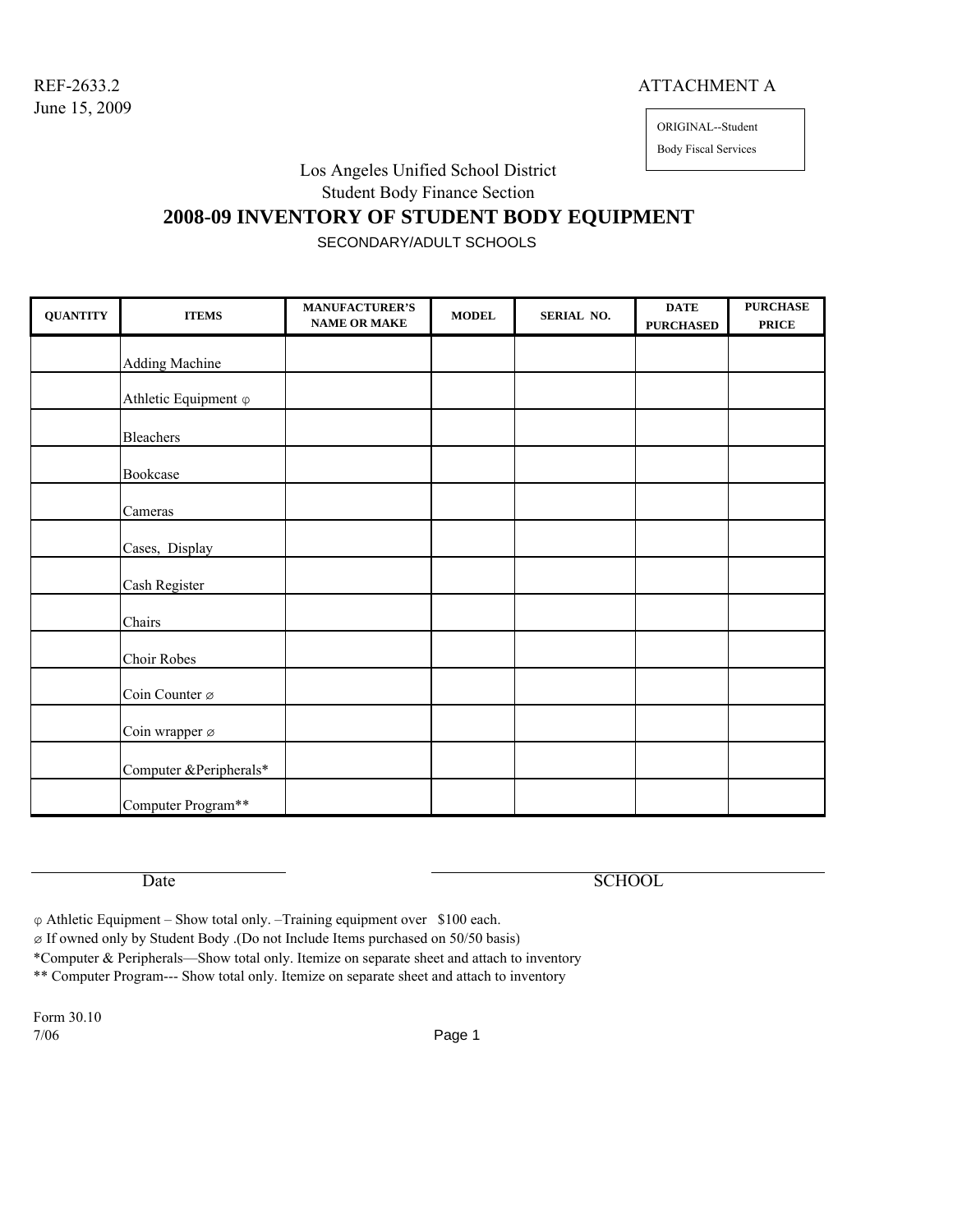SECONDARY/ADULT SCHOOLS

| <b>QUANTITY</b> | <b>ITEMS</b>               | <b>MANUFACTURER'S</b><br><b>NAME OR MAKE</b> | <b>MODEL</b> | SERIAL NO. | <b>DATE</b><br><b>PURCHASED</b> | <b>PURCHASE</b><br><b>PRICE</b> |
|-----------------|----------------------------|----------------------------------------------|--------------|------------|---------------------------------|---------------------------------|
|                 |                            |                                              |              |            |                                 |                                 |
|                 | Copier, Scanner, Fax       |                                              |              |            |                                 |                                 |
|                 | <b>Currency Counter</b>    |                                              |              |            |                                 |                                 |
|                 | Desks                      |                                              |              |            |                                 |                                 |
|                 | Draperies                  |                                              |              |            |                                 |                                 |
|                 | <b>Duplication Machine</b> |                                              |              |            |                                 |                                 |
|                 | Fan                        |                                              |              |            |                                 |                                 |
|                 | <b>Filing Cabinet</b>      |                                              |              |            |                                 |                                 |
|                 | Machine, numbering         |                                              |              |            |                                 |                                 |
|                 | Microphone                 |                                              |              |            |                                 |                                 |
|                 | Musical Instruments &      |                                              |              |            |                                 |                                 |
|                 | Organ                      |                                              |              |            |                                 |                                 |
|                 | Piano                      |                                              |              |            |                                 |                                 |
|                 | Picture Frames             |                                              |              |            |                                 |                                 |
|                 | Pictures & Art Objects**   |                                              |              |            |                                 |                                 |
|                 | Projector                  |                                              |              |            |                                 |                                 |
|                 | Printer                    |                                              |              |            |                                 |                                 |

Date SCHOOL

& Musical Instruments- Show total only. Itemize on separate sheet and attach to inventory.

\*\* Pictures- Itemize and attach a sheet for all items which cost more than \$100.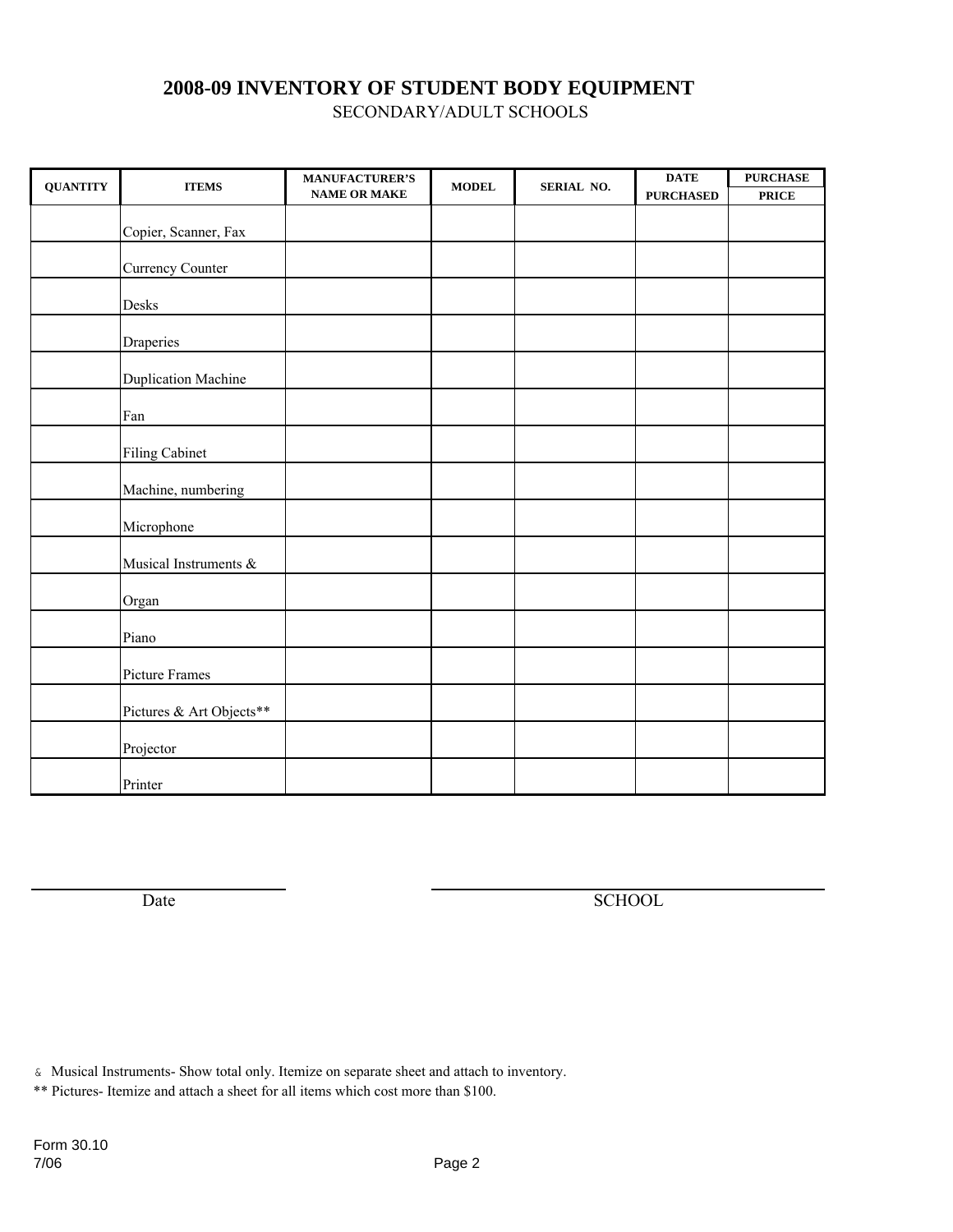SECONDARY/ADULT SCHOOLS

| <b>QUANTITY</b> | <b>ITEMS</b>                        | <b>MANUFACTURER'S</b><br><b>NAME OR MAKE</b> | $\bf{MODEL}$ | SERIAL NO. | <b>DATE</b><br><b>PURCHASED</b> | <b>PURCHASE</b><br><b>PRICE</b> |
|-----------------|-------------------------------------|----------------------------------------------|--------------|------------|---------------------------------|---------------------------------|
|                 | Public address system<br>(Portable) |                                              |              |            |                                 |                                 |
|                 | Radios                              |                                              |              |            |                                 |                                 |
|                 | Record Player/Cassette Player/CD    |                                              |              |            |                                 |                                 |
|                 | Safe $\theta$                       |                                              |              |            |                                 |                                 |
|                 | Score Board                         |                                              |              |            |                                 |                                 |
|                 | Screens, picture                    |                                              |              |            |                                 |                                 |
|                 | Stage Equipment ζ                   |                                              |              |            |                                 |                                 |
|                 | Tables                              |                                              |              |            |                                 |                                 |
|                 | Typewriter                          |                                              |              |            |                                 |                                 |
|                 | Uniforms, Band                      |                                              |              |            |                                 |                                 |
|                 | Uniforms, Drill Team                |                                              |              |            |                                 |                                 |
|                 | VCR/DVD                             |                                              |              |            |                                 |                                 |
|                 |                                     |                                              |              |            |                                 |                                 |

Date SCHOOL

θ If owned only by Student Body.(Do not include items purchased on 50/50 basis).

ζ Stage Equipment-Show total only and retain list at school.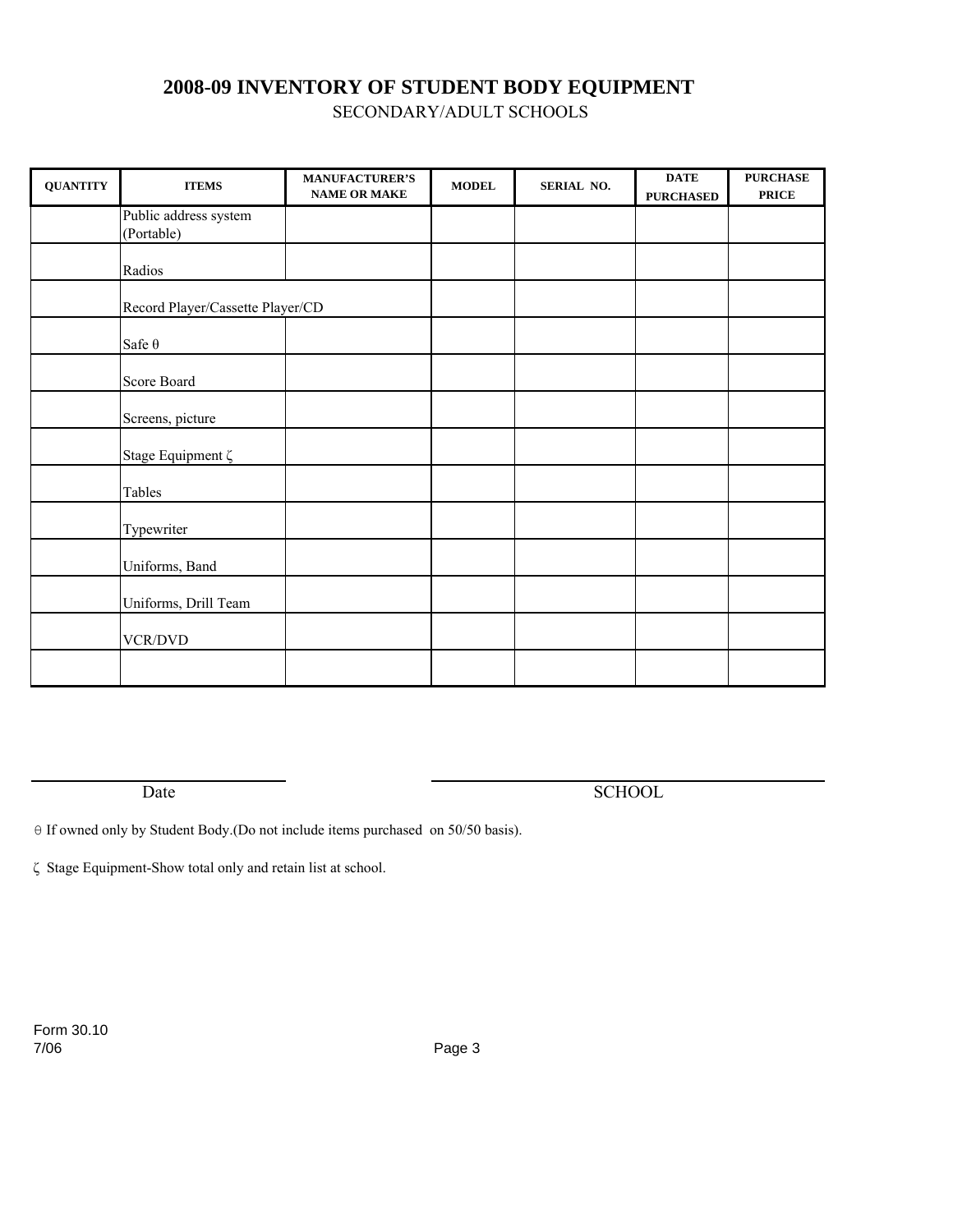SECONDARY/ADULT SCHOOLS

| <b>QUANTITY</b> | $\bf{ITEMS}$ | <b>MANUFACTURER'S</b><br>NAME OR MAKE | $\bf{MODEL}$ | SERIAL NO. | $\overline{\text{DATE}}$<br><b>PURCHASED</b> | <b>PURCHASE</b><br><b>PRICE</b> |
|-----------------|--------------|---------------------------------------|--------------|------------|----------------------------------------------|---------------------------------|
|                 |              |                                       |              |            |                                              |                                 |
|                 |              |                                       |              |            |                                              |                                 |
|                 |              |                                       |              |            |                                              |                                 |
|                 |              |                                       |              |            |                                              |                                 |
|                 |              |                                       |              |            |                                              |                                 |
|                 |              |                                       |              |            |                                              |                                 |
|                 |              |                                       |              |            |                                              |                                 |
|                 |              |                                       |              |            |                                              |                                 |
|                 |              |                                       |              |            |                                              |                                 |
|                 |              |                                       |              |            |                                              |                                 |
|                 |              |                                       |              |            |                                              |                                 |
|                 |              |                                       |              |            |                                              |                                 |
|                 |              |                                       |              |            |                                              |                                 |
|                 |              |                                       |              |            |                                              |                                 |
|                 |              |                                       |              |            | <b>TOTAL</b>                                 | $\sqrt{\ }$                     |

School Signature Signature

Date Title

Form 30.10 7/06 Page 4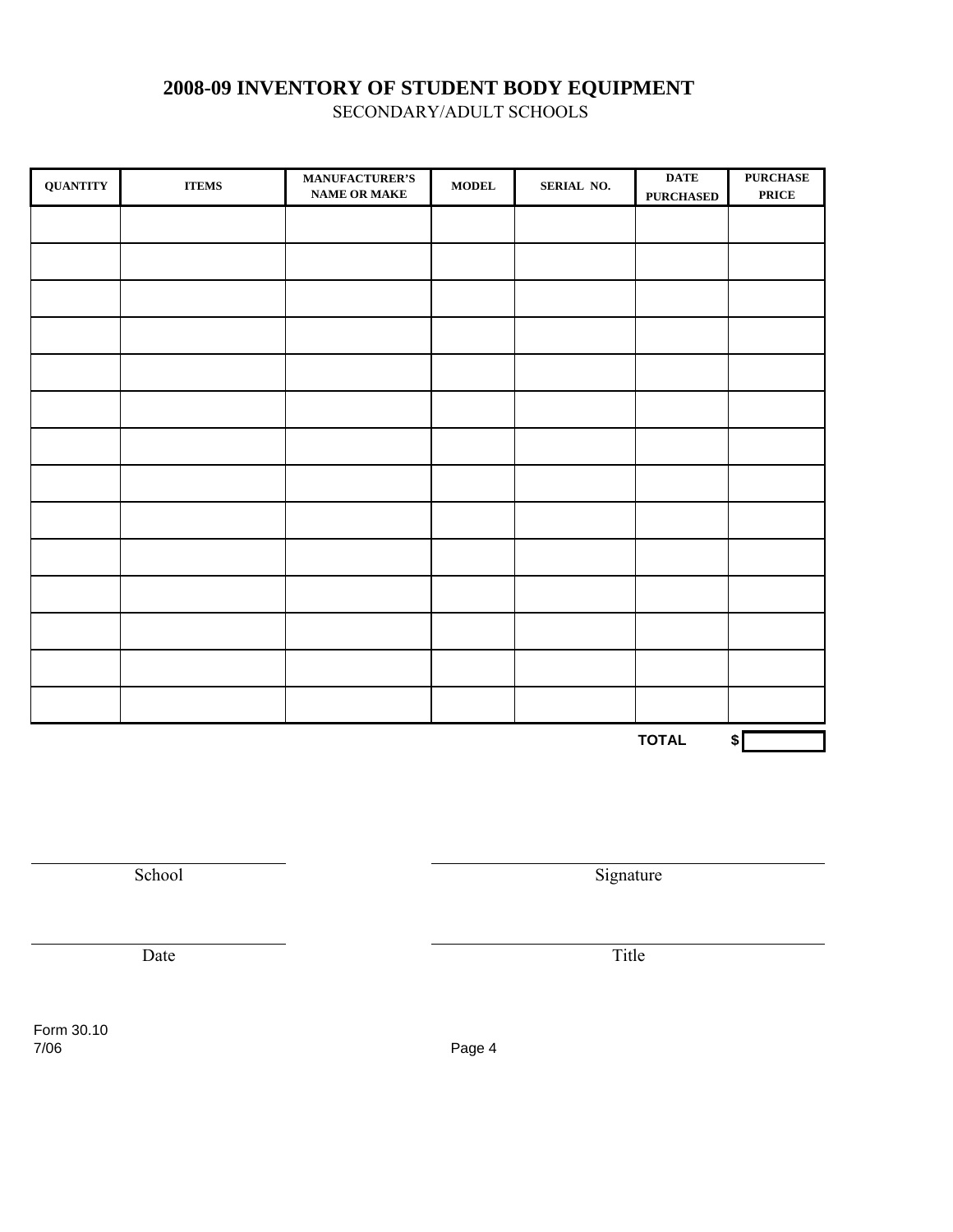#### REF-2633.2 ATTACHMENT B

June 15, 2009

## ORIGINAL--Student

Body Fiscal Services

## Los Angeles Unified School District

Student Body Finance Section

# **2008-09 INVENTORY OF STUDENT BODY EQUIPMENT**

ELEMENTARY SCHOOLS

| <b>QUANTITY</b> | <b>ITEMS</b>                 | <b>MANUFACTURER'S</b><br><b>NAME OR MAKE</b> | <b>MODEL</b> | SERIAL NO. | <b>DATE</b><br><b>PURCHASED</b> | <b>PURCHASE</b><br><b>PRICE</b> |
|-----------------|------------------------------|----------------------------------------------|--------------|------------|---------------------------------|---------------------------------|
|                 | $\overline{\text{C}}$ ameras |                                              |              |            |                                 |                                 |
|                 | CD/Cassette/Radio Player     |                                              |              |            |                                 |                                 |
|                 | <b>Copying Machine</b>       |                                              |              |            |                                 |                                 |
|                 | Draperies                    |                                              |              |            |                                 |                                 |
|                 | Earphones                    |                                              |              |            |                                 |                                 |
|                 | Microphone                   |                                              |              |            |                                 |                                 |
|                 | Musical Instruments &        |                                              |              |            |                                 |                                 |
|                 | Piano                        |                                              |              |            |                                 |                                 |
|                 | Pictures **                  |                                              |              |            |                                 |                                 |
|                 | Printer/Scanner/Fax          |                                              |              |            |                                 |                                 |
|                 | Projector                    |                                              |              |            |                                 |                                 |
|                 | Radio                        |                                              |              |            |                                 |                                 |
|                 | <b>VCR/DVD</b>               |                                              |              |            |                                 |                                 |
|                 |                              |                                              |              |            |                                 |                                 |
|                 |                              |                                              |              |            |                                 |                                 |

Date Elementary School

& Musical Instruments – Show total only. Itemize on separate sheet and attach to inventory.

\*\*Pictures-- Itemize and attach a sheet for all items valued at more than \$100. All items valued at less than

\$100 may be grouped together in one total.

Form 30.15